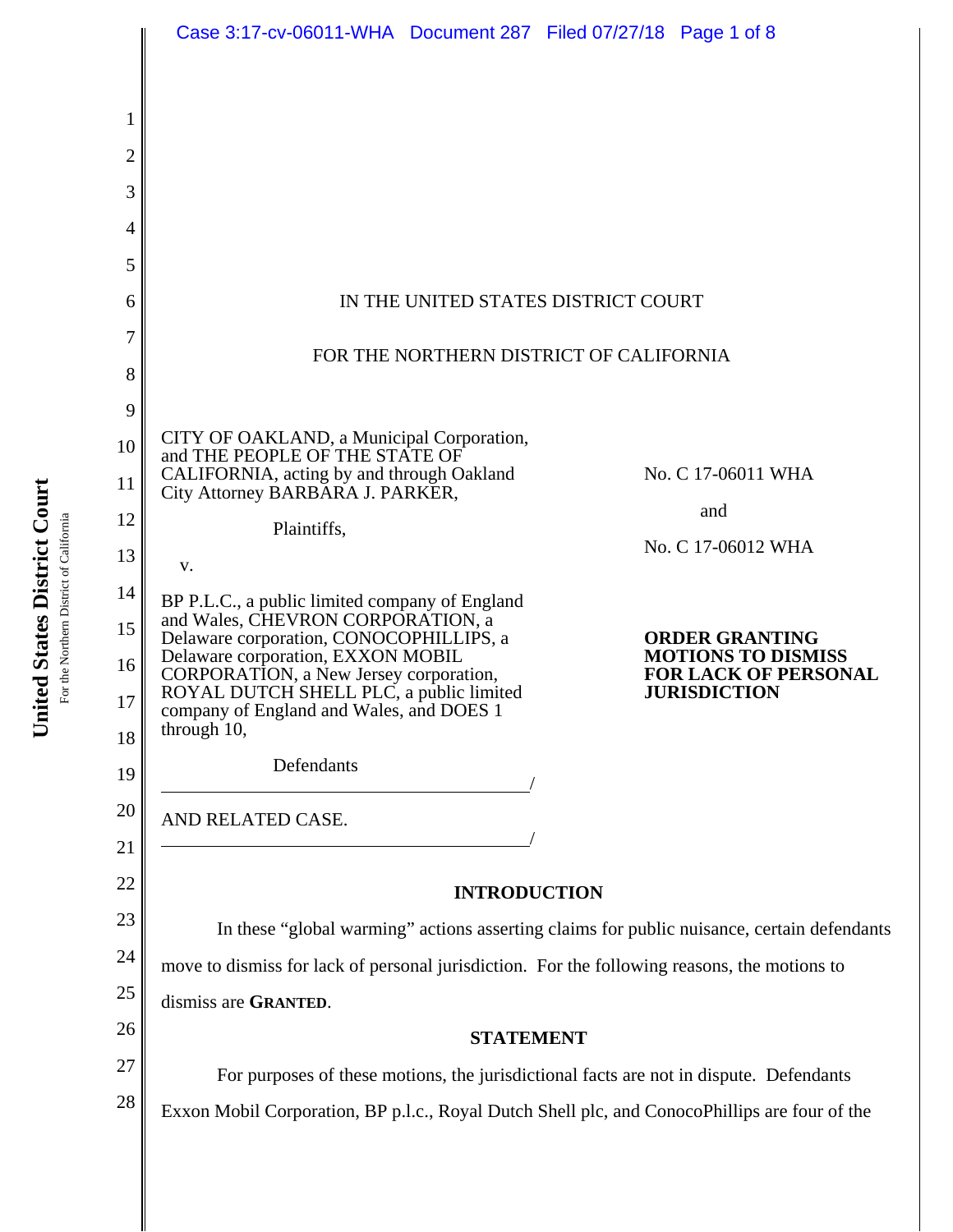# Case 3:17-cv-06011-WHA Document 287 Filed 07/27/18 Page 2 of 8

five largest investor-owned producers of fossil fuels worldwide as measured by the greenhousegas emissions generated from the fossil fuels they produced. They are collectively (along with non-moving defendant Chevron Corporation) responsible for over eleven percent of the carbon and methane pollution that has accumulated in the atmosphere since the Industrial Revolution (Amd. Compl.  $\P$ 94).<sup>1</sup>

Plaintiffs' allegations concerning the amount of emissions attributable to each defendant rely on a study by Richard Heede. Heede estimated each defendant's contribution by multiplying the defendant's fossil fuel production volume by certain "combustion emission factors." Based on these calculations, Heede arrived at the following estimates:

| <b>DEFENDANT</b>         | <b>CONTRIBUTIONS TO</b><br><b>GLOBAL EMISSIONS</b> |
|--------------------------|----------------------------------------------------|
| EXXON                    | 3.22%                                              |
| <b>BP</b>                | 2.47%                                              |
| <b>ROYAL DUTCH SHELL</b> | 2.12%                                              |
| <b>CONOCOPHILLIPS</b>    | 1.16%                                              |

17 18 19 20 21 22 23 24 BP is a public limited company registered in England and Wales with headquarters in England. BP does not operate in California but several of BP's subsidiaries do. These subsidiaries produce oil and natural gas in California, own or operate port facilities in California to receive crude oil, ship crude oil from Alaska to California, license the ARCO trademark to gasoline stations in California, and promote gasoline sales through credit card offers and gasoline discounts. Elsewhere in the United States, BP subsidiaries produce fossil fuels, own refineries and pipelines, and market gasoline through BP-branded stores (*id*. ¶¶ 16–18, 35–50). ConocoPhillips is a Delaware corporation with its principal place of business in Texas.

ConocoPhillips operates as a holding company and does not itself have any active operations.

Prior to 2012, certain of ConocoPhillips' subsidiaries and their predecessors owned and operated

26 27

25

1

2

3

4

5

6

7

8

9

10

11

12

13

14

15

<sup>28</sup> <sup>1</sup> Oakland and San Francisco's first amended complaints are nearly identical; separate citations to each FAC are provided only where necessary.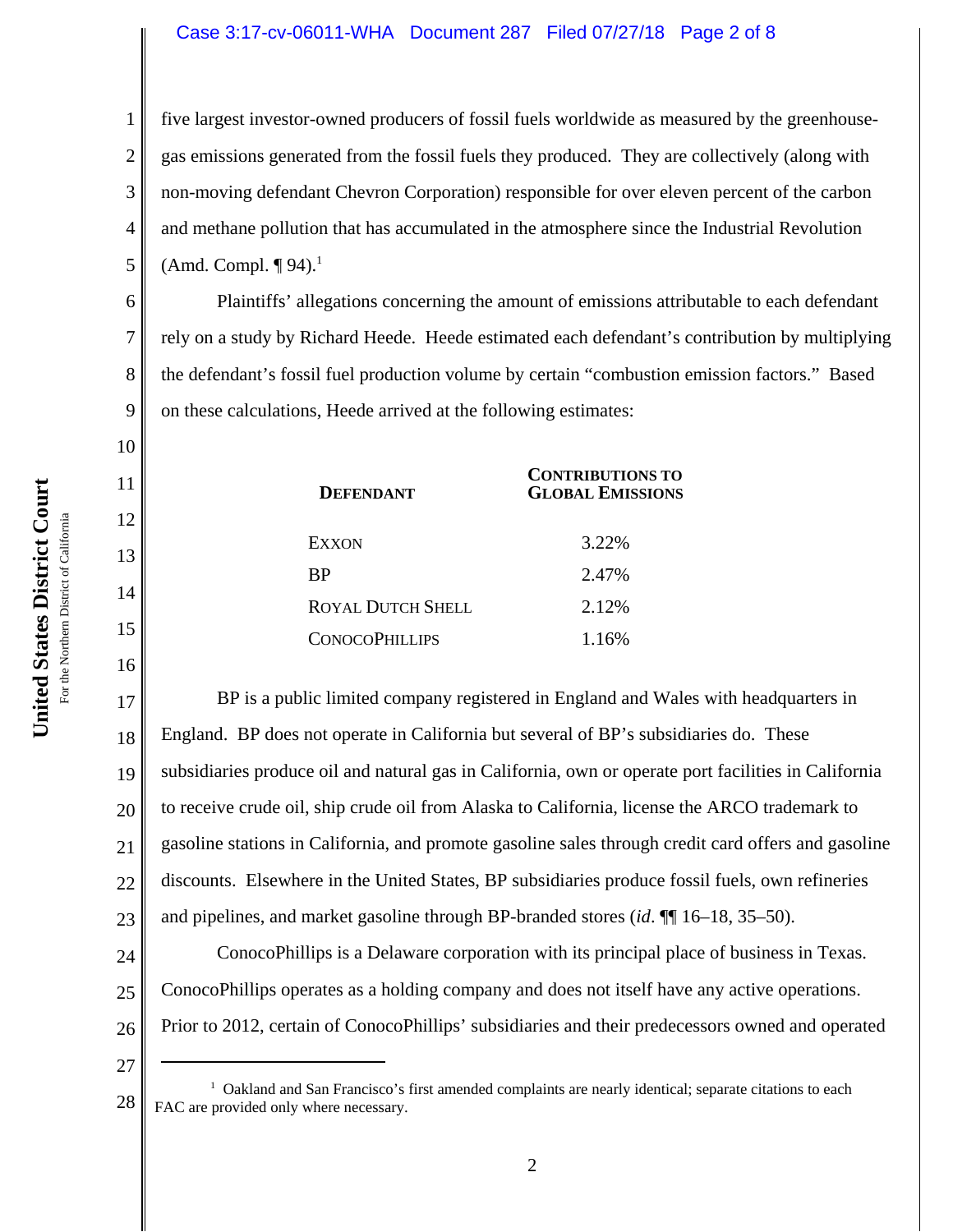### Case 3:17-cv-06011-WHA Document 287 Filed 07/27/18 Page 3 of 8

refineries in California. ConocoPhillips' subsidiaries have also owned or operated gasoline stations and port facilities for the receipt of crude oil in California. Currently, ConocoPhillips' subsidiaries produce oil in Alaska and ship some of that oil to California (*id*. ¶¶ 22–24, 52–55).

Exxon Mobil is a New Jersey corporation with its principal place of business in Texas. Exxon's subsidiaries produce oil in California, own or operate port facilities for the receipt of crude oil in California, and transport crude oil to California. Exxon subsidiaries previously owned and operated two refineries here. Exxon-branded gasoline stations are located throughout the state, including in the Bay Area. Exxon offers credit cards to consumers through its website to promote sales of gasoline and other products at its gas stations, including gas stations in California (*id*. ¶¶ 25–27, 56–59).

Royal Dutch Shell is a holding company registered in England and Whales and headquartered in the Netherlands. Through its subsidiaries, Royal Dutch Shell produces oil and gas in California, owns or operates port facilities in California for receipt of crude oil, owns and operates a refinery in California, transports crude oil through a pipeline within California, and owns and operates gasoline terminals in California (*id.* ¶¶ 28–30, 60–73).

16 17 18 19 20 21 22 Defendants have allegedly long known the threat fossil fuels pose to the global climate. Nonetheless, defendants continued to produce fossil fuels in large amounts while engaging in widespread advertising and communications campaigns meant to promote the sale of such fossil fuels. These campaigns portrayed fossil fuels as environmentally responsible and essential to human well-being. These campaigns also downplayed the risks of global warming by emphasizing the uncertainties of climate science or attacking the credibility of climate scientists (*id.* ¶¶ 95–123).

23 24 25 26 In September 2017, Oakland and San Francisco brought these related actions in California Superior Court. After defendants removed the actions to this district, an order dated February 27, 2018, denied plaintiffs' motions to remand. In addition to moving to dismiss these actions pursuant to FRCP 12(b)(6), BP, ConocoPhillips, Exxon, and Royal Dutch Shell moved to dismiss

United States District Court **United States District Court** For the Northern District of California For the Northern District of California 1

2

3

4

5

6

7

8

9

10

11

12

13

14

15

27

28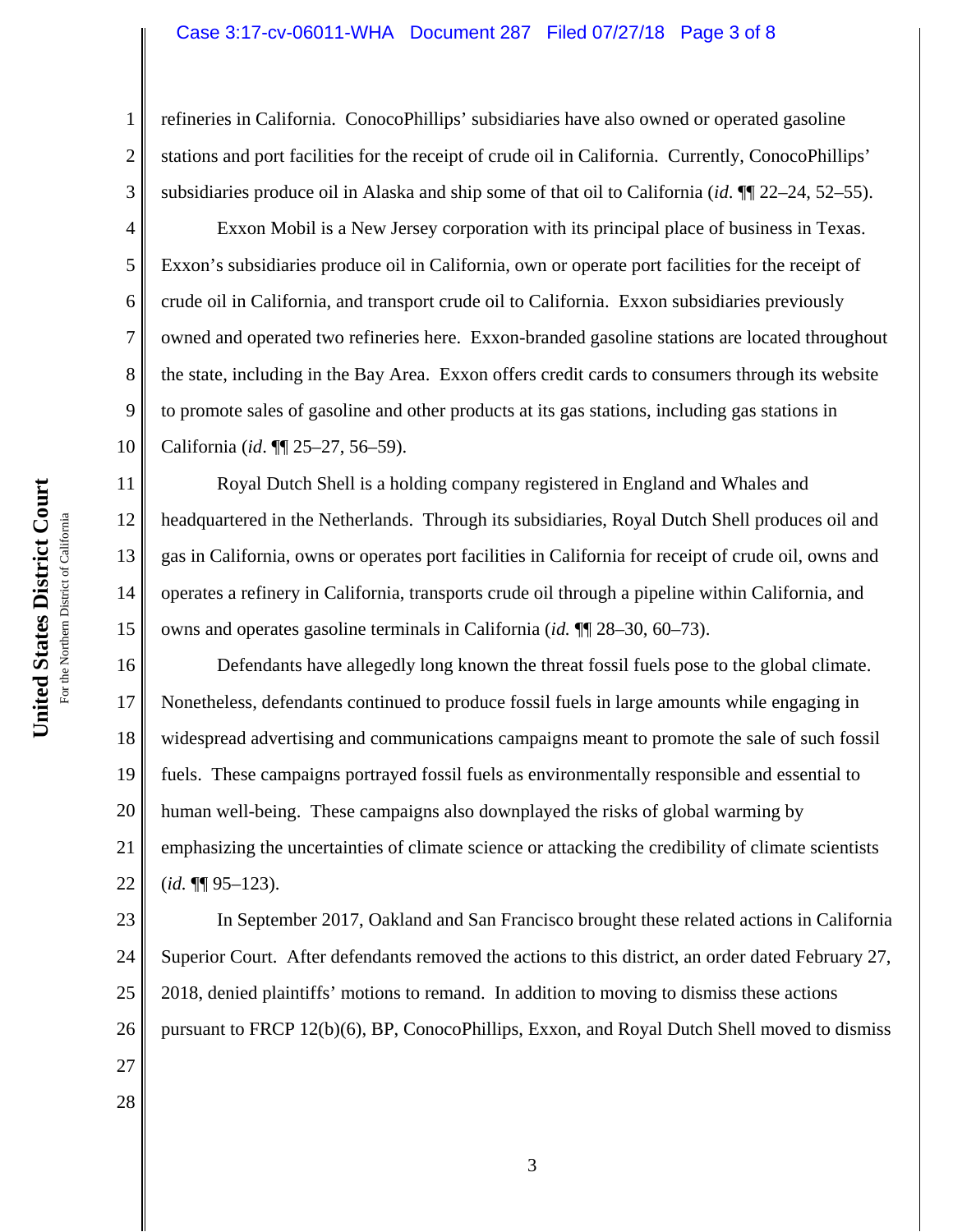for lack of personal jurisdiction. Royal Dutch Shell also moved to dismiss for lack of sufficient service of process (Dkt. Nos. 1, 134, 219–22). $^2$ 

The undersigned judge held oral argument on the various motions to dismiss on May 24. The following day, an order denied plaintiffs' request for jurisdictional discovery as to Exxon, but granted jurisdictional discovery as to BP, ConocoPhillips, and Royal Dutch Shell on the ground that Exxon had not challenged the jurisdictional facts alleged in the amended complaints while the other defendants had made such challenges by submitting declarations in support of their respective motions. BP, ConocoPhillips, and Royal Dutch Shell later withdrew their fact declarations and those portions of the FRCP 12(b)(2) motions which relied on those declarations. In addition, Royal Dutch Shell waived service of summons in these actions, thereby mooting its FRCP 12(b)(5) motion (Dkt. Nos. 256, 259, 273–74, 281–82).

12 13 14 15 16 17 18 19 An order dated June 25 granted defendants' motion to dismiss pursuant to FRCP 12(b)(6). At the Court's request, the parties filed a joint submission regarding whether or not the pending FRCP 12(b)(2) motions needed to be reached. The parties agreed that in light of the June 25 dismissal order the undersigned judge had discretion over whether or not to reach the FRCP 12(b)(2) motions prior to entering judgment. Nevertheless, Exxon, BP, ConocoPhillips, and Royal Dutch Shell all requested a decision on their pending motions prior to entry of judgment (Dkt. Nos. 283–85). This order accordingly addresses those defendants' narrowed motions to dismiss pursuant to FRCP 12(b)(2).

20

28

1

2

3

4

5

6

7

8

9

10

11

# **ANALYSIS**

21 22 23 24 25 Personal jurisdiction can be either general or specific. General jurisdiction refers to the authority of the court to exercise jurisdiction even where the cause of action is unrelated to the defendant's contacts with the forum. Specific jurisdiction, by contrast, exists when a suit arises out of or is related to the defendant's contacts with the forum. *Bristol-Myers Squibb Co. v. Superior Court*, 137 S. Ct. 1773, 1779–80 (2017). Only specific jurisdiction is at issue here.

26 27 "The inquiry whether a forum State may assert specific jurisdiction over a nonresident defendant focuses on the relationship among the defendant, the forum, and the litigation."

 $^2$  All docket numbers herein refer to the docket in Case No. C 17-06011 WHA.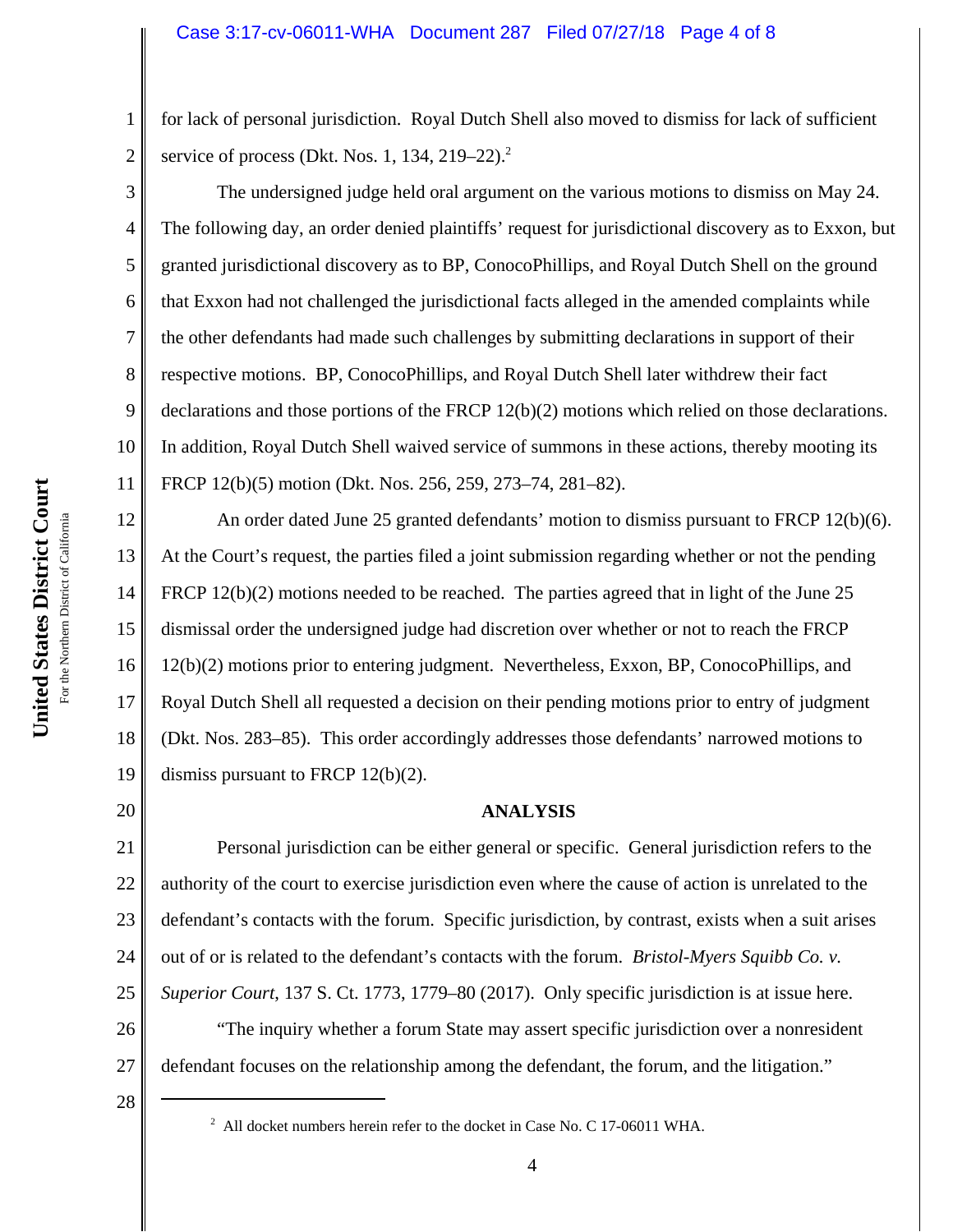#### Case 3:17-cv-06011-WHA Document 287 Filed 07/27/18 Page 5 of 8

3 4 6 *Walden v. Fiore*, 571 U.S. 277, 283–84 (2014) (internal quotation marks and citations omitted). The Supreme Court has emphasized that "[t]he proper question is not where the plaintiff experienced a particular injury or effect but whether the defendant's conduct connects him to the forum in a meaningful way." *Id*. at 290. "Where a defendant moves to dismiss a complaint for lack of personal jurisdiction, the plaintiff bears the burden of demonstrating that jurisdiction is appropriate." *Schwarzenegger v. Fred Martin Motor Co.*, 374 F.3d 797, 800 (9th Cir. 2004).

7 8 9 10 11 12 13 For a court to exercise specific jurisdiction over a nonresident defendant, three requirements must be met: (1) the defendant must either purposefully direct his activities toward the forum or purposefully avail himself of the privileges of conducting activities in the forum; (2) the claim must be one which "arises out of or relates to" the defendant's forum-related activities; and (3) the exercise of jurisdiction must comport with fair play and substantial justice, *i.e.*, it must be reasonable. *Axiom Foods, Inc. v. Acerchem Int'l, Inc.*, 874 F.3d 1064, 1068 (9th Cir. 2017).

14 15 16 17 18 19 20 Defendants do not dispute the first prong of this jurisdictional test. Although defendants do not themselves conduct business activities in California, plaintiffs point to significant activities of defendants' alleged agents and subsidiaries — such as the transportation and sale of gas to California consumers — which amount to the purposeful direction of activities towards the forum. Defendants do not concede that these activities are attributable to them under a jurisdictional analysis, but argue that plaintiffs still fail to demonstrate specific jurisdiction even assuming these forum contacts can be imputed.

21 22 23 24 25 26 27 28 With respect to the second prong of the jurisdictional test, the required causal analysis is met if "but for" the contacts between the defendant and the forum state, the plaintiff's injury would not have occurred. *Doe v. Am. Nat. Red Cross*, 112 F.3d 1048, 1051–52 (9th Cir. 1997). The question is therefore whether or not plaintiffs' alleged harm — namely, the effects of global warming-induced sea level rise — would have occurred even absent each defendant's respective *California-related* activities. It is manifest that global warming would have continued in the absence of all California-related activities of defendants. Plaintiffs have therefore failed to adequately link each defendants' alleged California activities to plaintiffs' harm.

1

2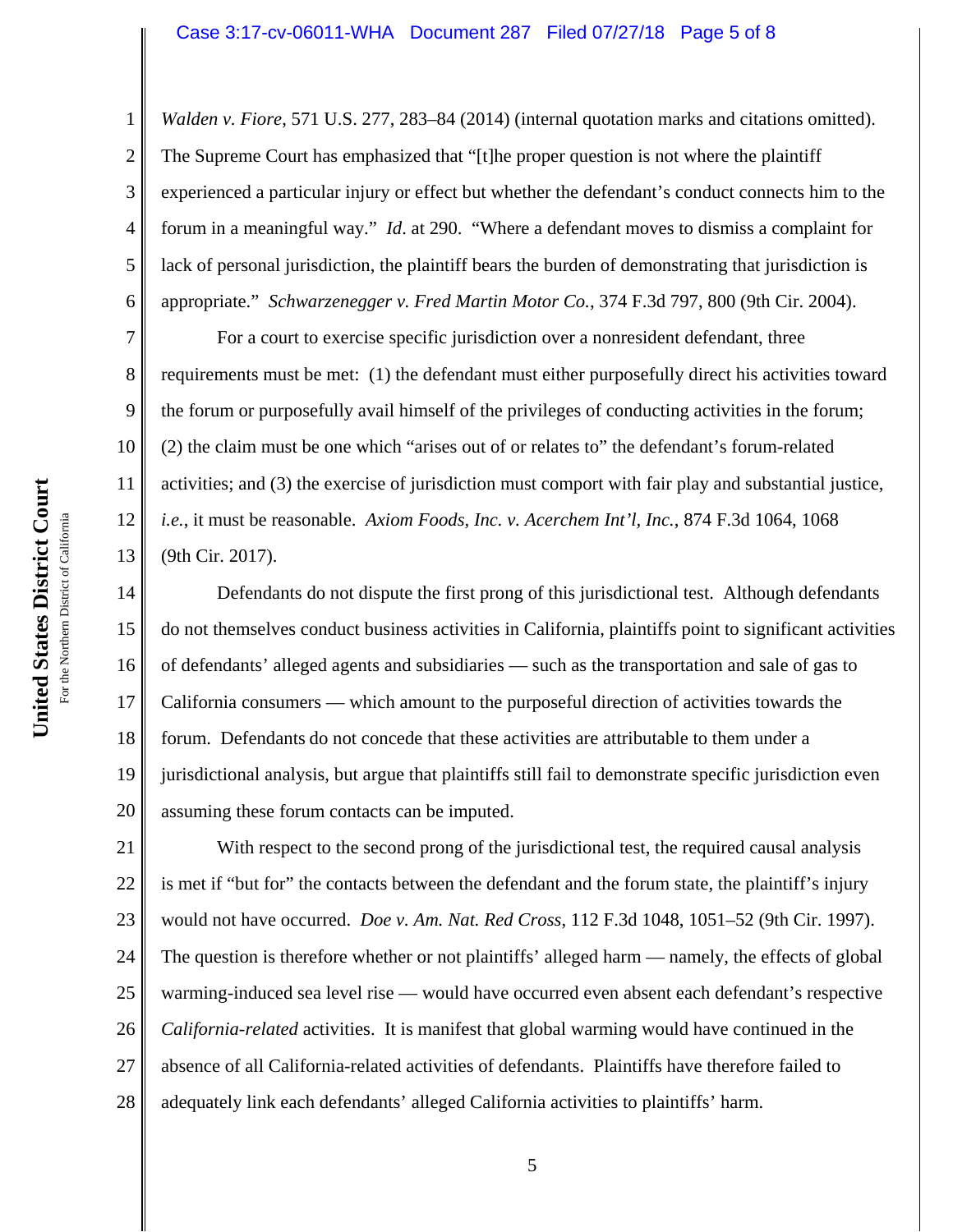#### Case 3:17-cv-06011-WHA Document 287 Filed 07/27/18 Page 6 of 8

1 2 3 4 5 6 7 8 9 10 The gravamen of the amended complaints is that defendants — all alleged to be multinational oil and gas companies — have contributed to global warming through the worldwide production and sale of fossil fuels. From all that appears in the amended complaints, however, this worldwide chain of events does not depend on a particular defendant's contacts with California. Rather, whatever sales or events occurred in California were causally insignificant in the context of the worldwide conduct leading to the international problem of global warming. As earlier orders have pointed out, plaintiffs' nuisance claims depend on a global complex of geophysical cause and effect involving all nations of the planet. Ocean rise, as far as plaintiffs contend, would have occurred even without regard to each defendant's California contacts.

11 12 13 14 15 16 17 18 19 20 21 22 23 True, district courts in the Ninth Circuit have declined to apply the "but for" test "stringently." *See, e.g.*, *Cal*. *Brewing Co. v. 3 Daughters Brewing LLC*, No. 15-cv-02278, 2016 WL 1573399, at  $*6$  (E.D. Cal. Apr. 19, 2016) (Judge Kimberly Mueller). Nonetheless — and although plaintiffs list significant fossil-fuel-related activities that defendants have allegedly conducted in California — plaintiffs fail to sufficiently explain how these "slices" of globalwarming-inducing conduct causally relate to the worldwide activities alleged in the amended complaints. And, notably, nowhere do plaintiffs contend that sea level rise would not occur absent defendants' California contacts. Instead, plaintiffs argue that defendants' mere contributions to global warming through their California activities can subject them to personal jurisdiction in California. But that is not the causal test for personal jurisdiction applied in this circuit. Because plaintiffs have failed to show that defendants' conduct is a "but for" cause of their harm, as required by the second prong of the jurisdictional analysis, this order does not address whether or not the third prong of the jurisdictional test is met.

24 25 26 27 28 In arguing for personal jurisdiction, plaintiffs assert that where injuries have been caused by "the totality of a defendant's national conduct," personal jurisdiction exists so long as the defendant undertook some of the relevant conduct within the forum. Plaintiffs rely primarily on two decisions, neither of which is applicable here. In *Keeton v. Hustler Magazine, Inc.*, 465 U.S. 770 (1984), a New York resident sued Hustler Magazine in New Hampshire, claiming that she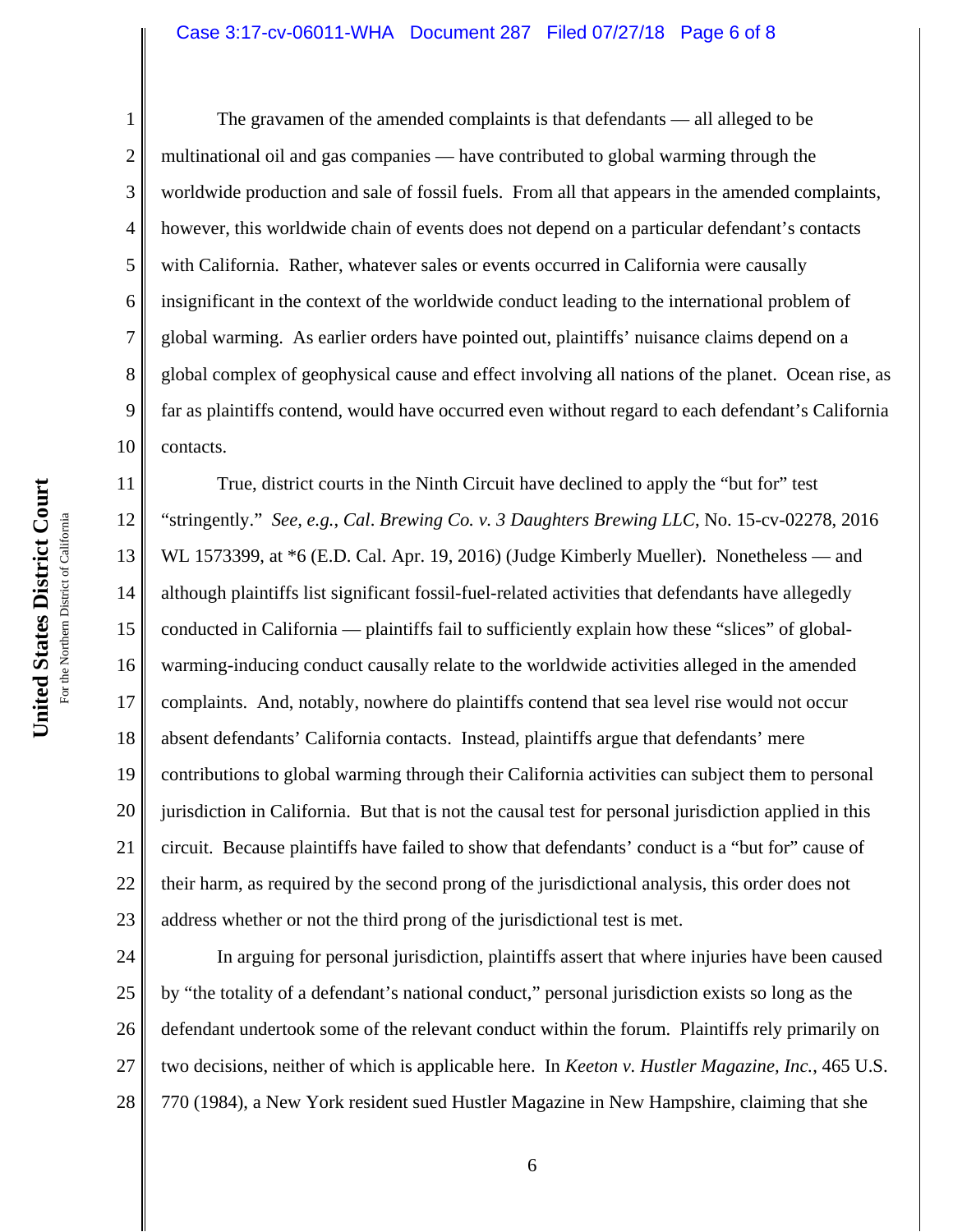## Case 3:17-cv-06011-WHA Document 287 Filed 07/27/18 Page 7 of 8

had been libeled in five issues of a magazine distributed throughout the country, including in New Hampshire. In concluding that specific jurisdiction was present, the Supreme Court "relied principally on the connection between the circulation of the magazine in New Hampshire and damage allegedly caused within the State." *Bristol-Myers Squibb Co.*, 137 S. Ct. at 1782. *Keeton* noted that "[f]alse statements of fact harm both the subject of the falsehood *and* the readers of the statement." 465 U.S. at 776 (emphasis in original). Accordingly, the defendant's forum conduct was clearly the but-for cause of the plaintiff's forum injury, irrespective of further injury that may have been incurred outside the forum. *Keeton* therefore "held that there was jurisdiction in New Hampshire to consider the full measure of the plaintiff's claim." *Bristol-Myers Squibb Co.*, 137 S. Ct. at 1782. Here, plaintiffs' alleged injury would occur within the forum. Lacking, however, is a causal chain sufficiently connecting plaintiffs' harm and defendants' California activities.<sup>3</sup>

12 13 14 15 16 17 18 19 20 21 22 Plaintiffs next cite to *Dubose v. Bristol-Myers Squibb Co.*, No. 17-cv-00244, 2017 WL 2775034 (N.D. Cal. June 27, 2017) (Judge Jon Tigar), where the plaintiff brought a products liability action against prescription drug manufacturers and distributors. Because some of the clinical trials for the pharmaceutical at issue were conducted in California, Judge Tigar concluded that the defendants' California conduct was "part of the unbroken chain of events leading to Plaintiff's alleged injury." *Id.* at \*3. In the instant case, by contrast, plaintiffs point to no unbroken chain of events connecting defendants' forum activities to rising sea levels. Plaintiffs are correct that they need not show each defendant's contributions would have alone created the alleged nuisance. But nowhere do plaintiffs assert that sea rise would not have occurred had any defendant reduced or refrained from fossil fuel production in California (or elsewhere in the United States).

23 24 25 26 Finally, plaintiffs advocate for a less stringent standard of "but for" causation in light of the liability rules underlying public nuisance claims. Such an argument has been rejected by our court of appeals, which has instructed that "liability is not to be conflated with amenability to suit in a particular forum." *AT&T Co. v. Compagnie Bruxelles Lambert*, 94 F.3d 586, 591 (9th Cir.

27

1

2

3

4

5

6

7

8

9

10

<sup>28</sup> <sup>3</sup> For this same reason, plaintiffs' IP infringement cases are inapposite. There, infringing acts within the forum state directly caused injury in that state, and therefore the "but for" test was met even though additional infringing acts occurred outside of the forum.